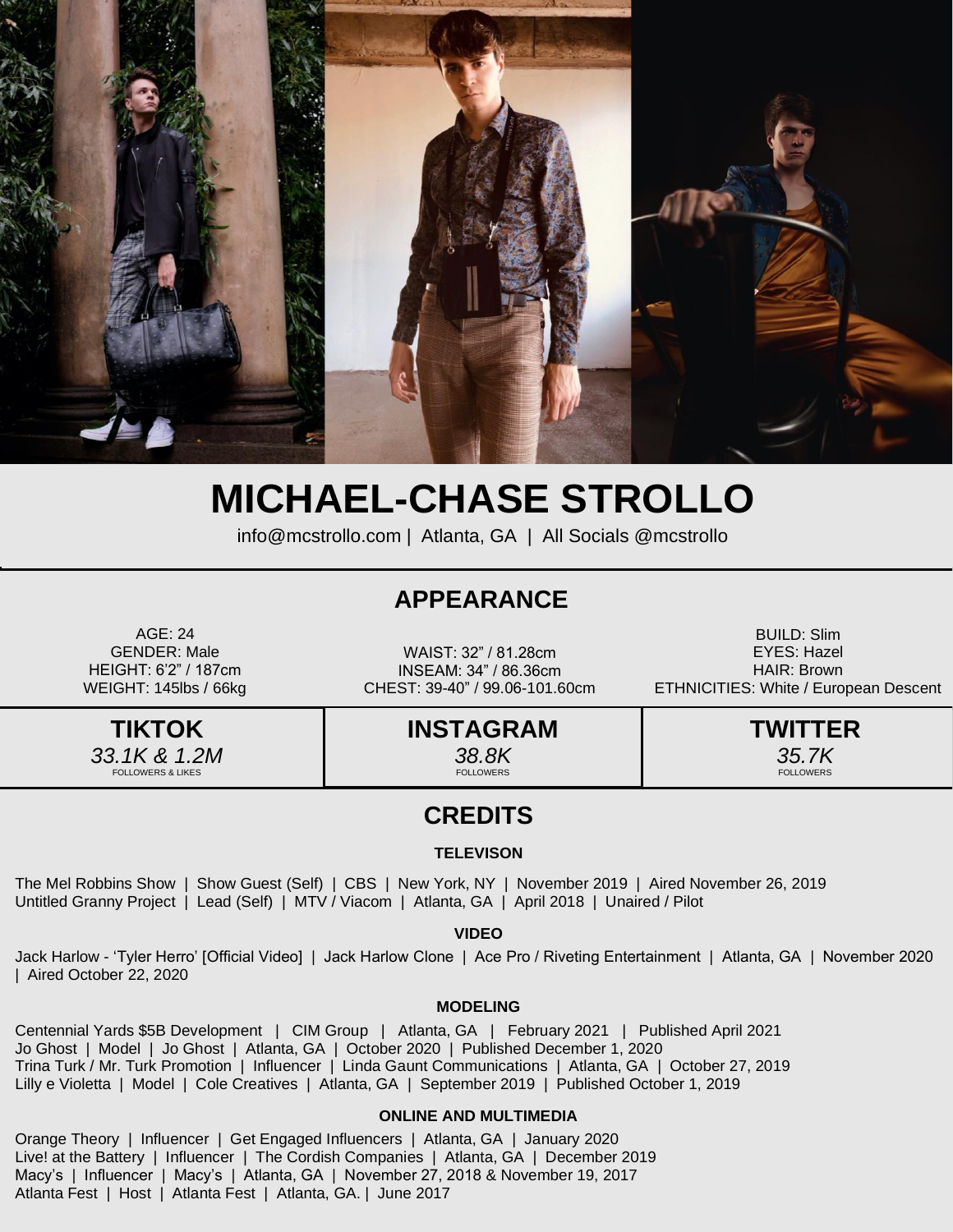# **Meet Michael-Chase**

## Model | Actor | Personality

A popular voice on social media, Michael-Chase Strollo gained his online following (@mcstrollo™) for his "personal lifestyle and fashion modeling," according to the popular celebrity website Famous [Birthdays.](https://www.famousbirthdays.com/people/michael-strollo.html)



After enlisting in the Army National Guard in 2014, Strollo joined the staff of Atlanta's radio station 104.7 The Fish FM where he produced content for social and digital media.

In 2018, Strollo was cast as a lead actor in a reality television pilot production created, written and directed by Naked Entertainment© and produced by the American cable television channel MTV© Viacom International Inc. Strollo later guest stared on the CBS daytime television talk show The Mel [Robbins](https://www.imdb.com/name/nm11264831/) Show with his family.

Following his rise to social media popularity, Strollo modeled for designers including: Jo Ghost, Trina Turk, Converse, Members Only and Lilly e Violetta.

With over 100,000 followers and 1.2 million likes across his platforms, Strollo's posts have been featured internationally and nationally in publications including; The Straits Times, B.E.T, Sputnik, and Time Magazine.

Strollo in known for having made guest appearances at the Official iHeart Radio Jingle Ball After Party with Cheat Codes, Dick Clark's Rockin' New Year's Eve VIP Party with Ryan Seacrest and on the Macy's red carpet. In previous years, he has hosted AtlantaFest, a music festival having featured; Newsboys, Mandisa, Colton Dixon, and Tedashii.

Retiring from the United States Army National Guard in 2019, Strollo has continued to work in the digital, music and entertainment industry. In October of 2020, Strollo landed a role in Atlantic Record's Jack Harlow's 'Tyler Herro' [Official](https://www.youtube.com/watch?v=np9Ub1LilKU) Music Video which generated 28 million views on YouTube in less than two months.

In 2021 Strollo founded The DASH Foundation for the Arts which is "committed to recognizing and advancing the talents and visions of both present and future artists by locating, recovering, restoring and preserving works of art while protecting the history and integrity of each and every curated piece."

Strollo continues to appear regularly across social media and on television and radio shining a light on ending modern day slavery and human trafficking as well as bringing awareness to substance abuse and suicide prevention.

*You matter and you are not alone.*

**National Suicide Prevention Lifeline 1 (800) 273-8255**

**National Human Trafficking Hotline 1 (888) 373-7888**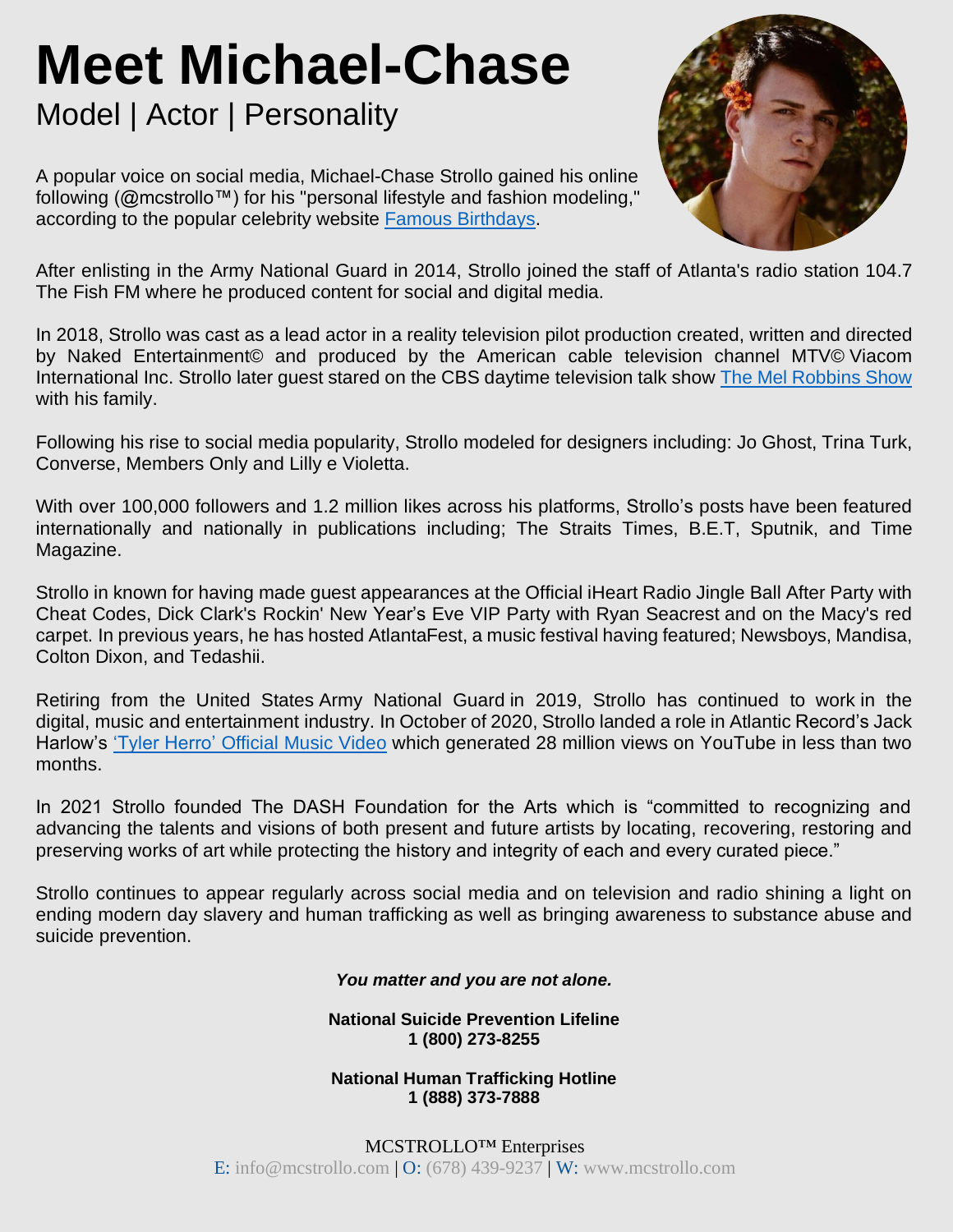# **PRESS**

## **Social media star, KSU student to appear on CBS talk show Tuesday**

Staff reports Nov 25, 2019

Kennesaw State University student and social media star Michael-Chase Strollo, 23, will appear Tuesday on "The Mel Robbins Show," a nationally syndicated daytime television talk show.

Strollo will be a featured guest on the show, working out family challenges and life difficulties relating to his digital and social media presence.

A popular voice on social media, Strollo gained his online following for his personal lifestyle and fashion modeling. He is an advocate for shining a light on ending modern day slavery and human trafficking as well as vocally addressing substance abuse and domestic violence awareness. Strollo is also known to highlight the National Suicide Prevention Hotline phone number [1-800-273-8255] across his digital platforms.

The one-hour episode featuring Strollo and his family is set to air Tuesday at 7 a.m. on WPCH Peachtree TV Atlanta.

For more information, visit www.mcstrollo.com.

[https://www.mdjonline.com/news/lifestyle/social-media-star-ksu-student-to-appear-on](https://www.mdjonline.com/news/lifestyle/social-media-star-ksu-student-to-appear-on-cbs-%20talk-show-tuesday/article_ae168260-0fd0-11ea-a44c-7b9847a85565.html)cbs- [talk-show-tuesday/article\\_ae168260-0fd0-11ea-a44c-7b9847a85565.html](https://www.mdjonline.com/news/lifestyle/social-media-star-ksu-student-to-appear-on-cbs-%20talk-show-tuesday/article_ae168260-0fd0-11ea-a44c-7b9847a85565.html)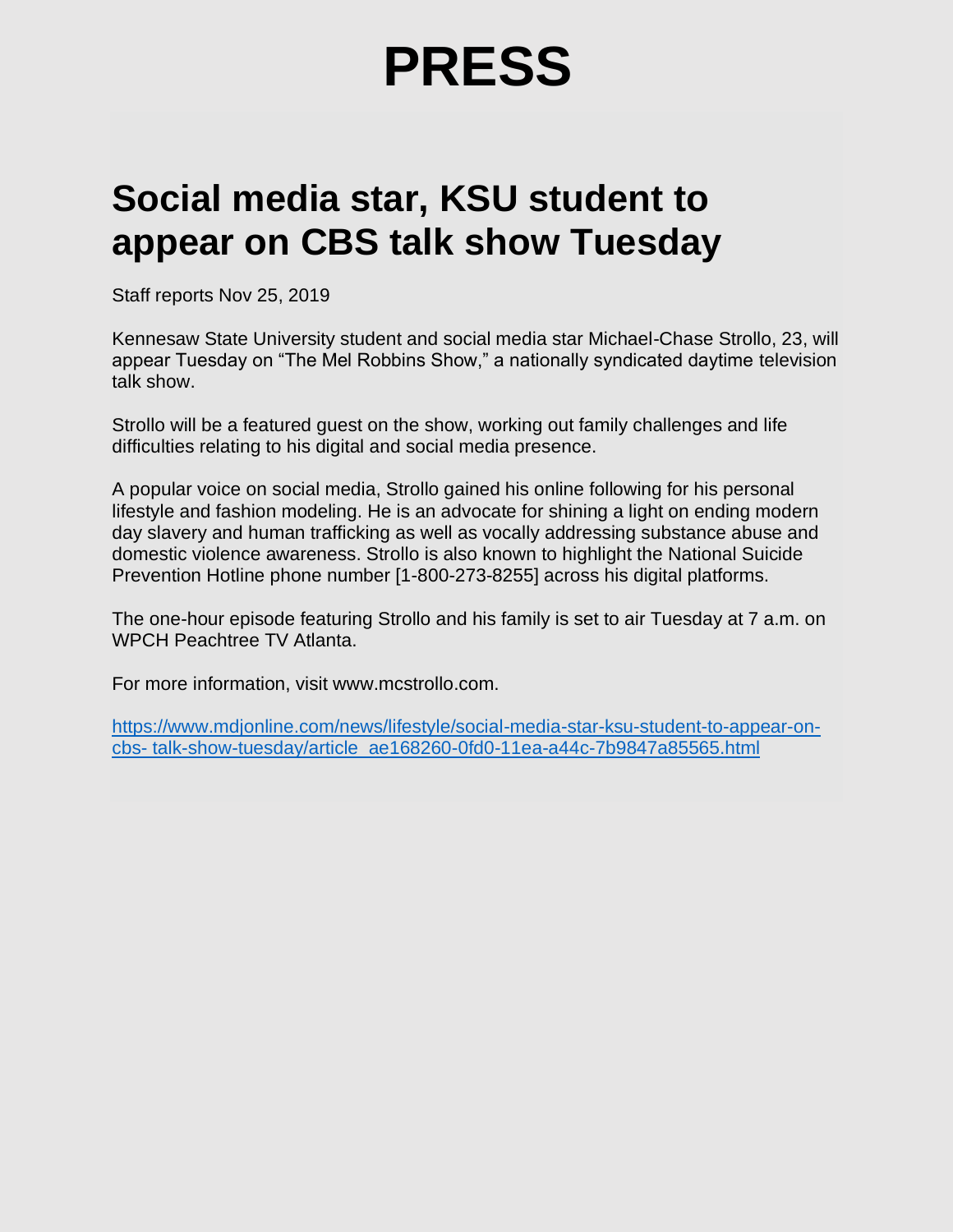# **Social Distancing in Style**

11 April 2020 | Interviews

*Diving into the world of style influencer McStrollo in the time of COVID-19*

By Ashley Dawson

The COVID-19 global pandemic has touched the lives of everyone around us on a massive scale. Family, friends, neighbors, coworkers – everyone that we know, including those closest to us, have been affected by the tragedy in some way or another. I'm particularly interested in the way that the quarantine has affected artists, small businesses, and those in the media and entertainment industry. How has the world of fashion and style been interrupted by this catastrophe? Even more, how do we go about maintaining our sense of style and self-expression in the time of COVID-19 social shutdown?

Enter my interview subject Michael-Chase Strollo, a male model and activist who's known as "Mcstrollo" to his online following. In the midst of the Coronavirus upheaval I wanted to pick his brain on how he's been keeping up his sense of style at home, how he's been supporting his content and business, and how he's been finding new fashion pieces and staying creative in the midst of social distancing.

**AD:** How has the COVID-19 outbreak stifled your ability to express yourself?

**MS:** The internet is great, but from a creative perspective it isn't everything. One of the things I miss most about just going out is being able to see different styles and different types of people and what they wear. I think there's something about human connection that we all desire in one form or another. As someone who enjoys talking to people and meeting people, it's been boring just to express myself to me at home.

**AD:** Describe your sense of style in three words.

**MS:** Open, Dynamic, Conversational.

**AD:** What is something you're doing every day to cope with being isolated artistically?

**MS:** I've been taking the first ten minutes and last ten minutes of each day to sit and meditate or do yoga. It just gives me time to decompress and clear my mind. It's a great way to feel relaxed and calm without being in bed or asleep.

**AD:** Name a few staple items that you wear every day – even in quarantine.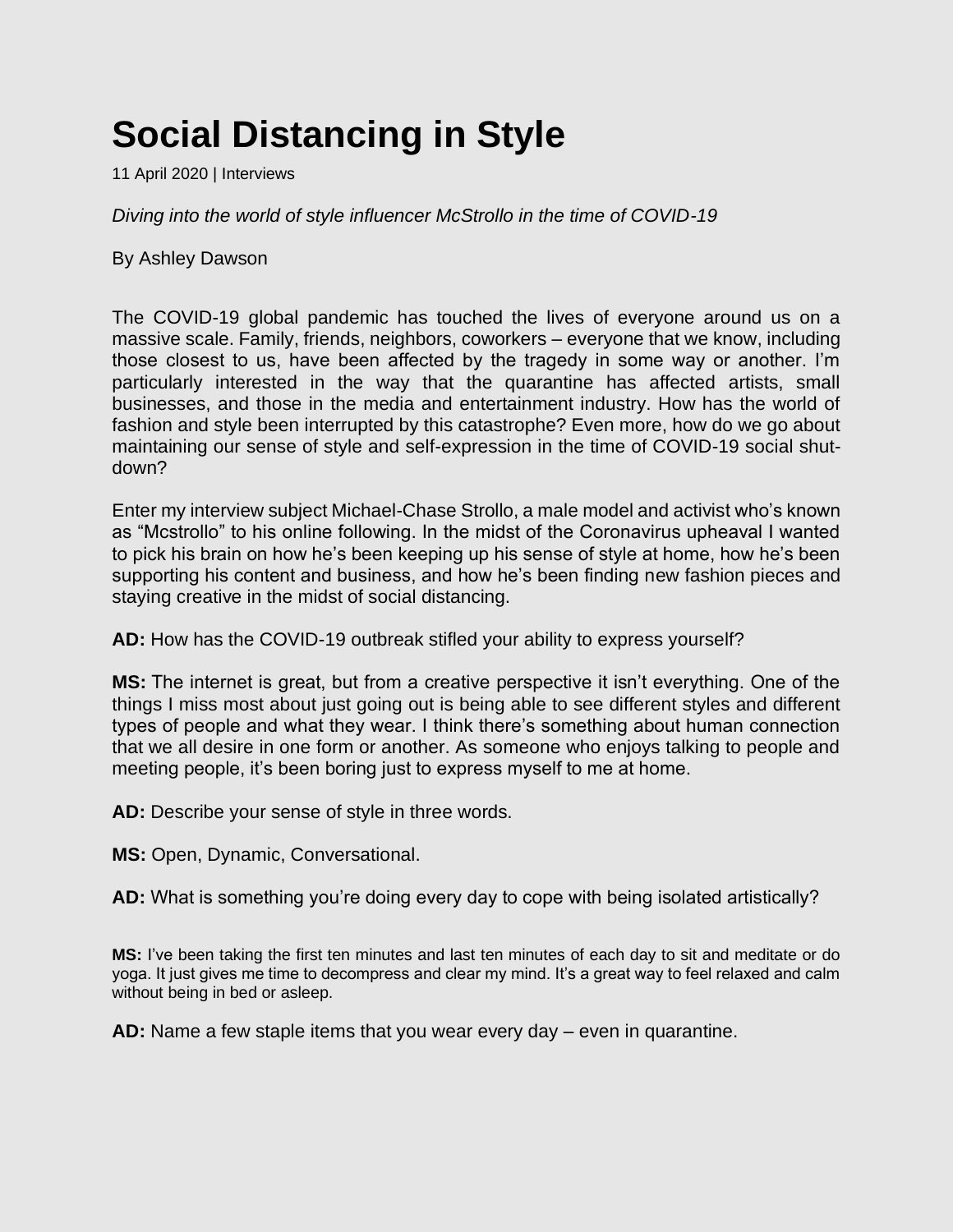**MS:** Either one of my love bracelets or a ring from Cartier or a good ball cap. I also love hoodies and layering my fits. If I'm going out I might throw on my Marcelo Burlon hoodie with a jean jacket, or if I'm chilling at home I'm usually in sweats and a comfy hoodie.

**AD:** What are some steps you take every day to continue to express yourself in isolation?

**MS:** I've been able to start narrowing my focus on exactly what kind of content I want to continue to put out on my social media platforms. With all of this free time, it's the best time to consume media and information, digest it then form a plan on what content you want to create. Storyboard it, timeline it, and when it comes time to execute, you're ready. Content creation is just a constant juggle of planning and executing.

**AD:** Describe your favorite outfit – what's the most important aspect of it?

**MS:** My ideal outfit for my favorite season, which is fall, would be black skinny jeans, a nice sweater, and maybe a bomber jacket. I love my black jeans, Valentino sweater with silver rivets, and Prada sock styled boots. I'm a big fan of monochrome and neutrals.

**AD:** What is your favorite place to find new pieces for your closet?

**MS:** I love Rag-O-Ramma in Little 5 Points in Atlanta. It's like a hipster's thrifting dream, but they also get in really dope designer pieces as well. The whole store is just kind of a vibe. I'm also always down to hit up a Goodwill. If I'm not thrifting, you can find me at ATTOM in the Buckhead Shops or Jeffrey Atlanta at Phipps. If I'm buying in-season definitely Nieman Marcus.

**AD:** Tell us about your personal style – what era and what fashion legends do you take inspiration from?

**MS:** I don't like to put a label on my personal style because I tend to keep it fluid and dynamic. I'm definitely inspired by Virgil Abloh. I love how he was able to combine both his love for music and fashion into who he is today. For me, both music and fashion are about expression and emotion. It's cool to see where he's come from and everything that he's accomplished at such a young age.

**AD:** How has the outbreak affected your fellow style influencers?

**MS:** It's been tough on everyone for sure. So many of my friends have quarantined and they just continue to be safe and vigilant while taking care of themselves. Staying healthy and remaining positive and hopeful is what's most important right now. A lot of us travel so often that our plans have been postponed or canceled. At the end of the day influencers rely on their platforms and their brands as their basic job and income. It goes back to the entertainment industry and how impacted it's been. Concerts, tours, fashion shows, meet-ups, partnerships and so much more have all been either canceled or postponed. My heart goes out to everyone affected. I just want all this to be over.